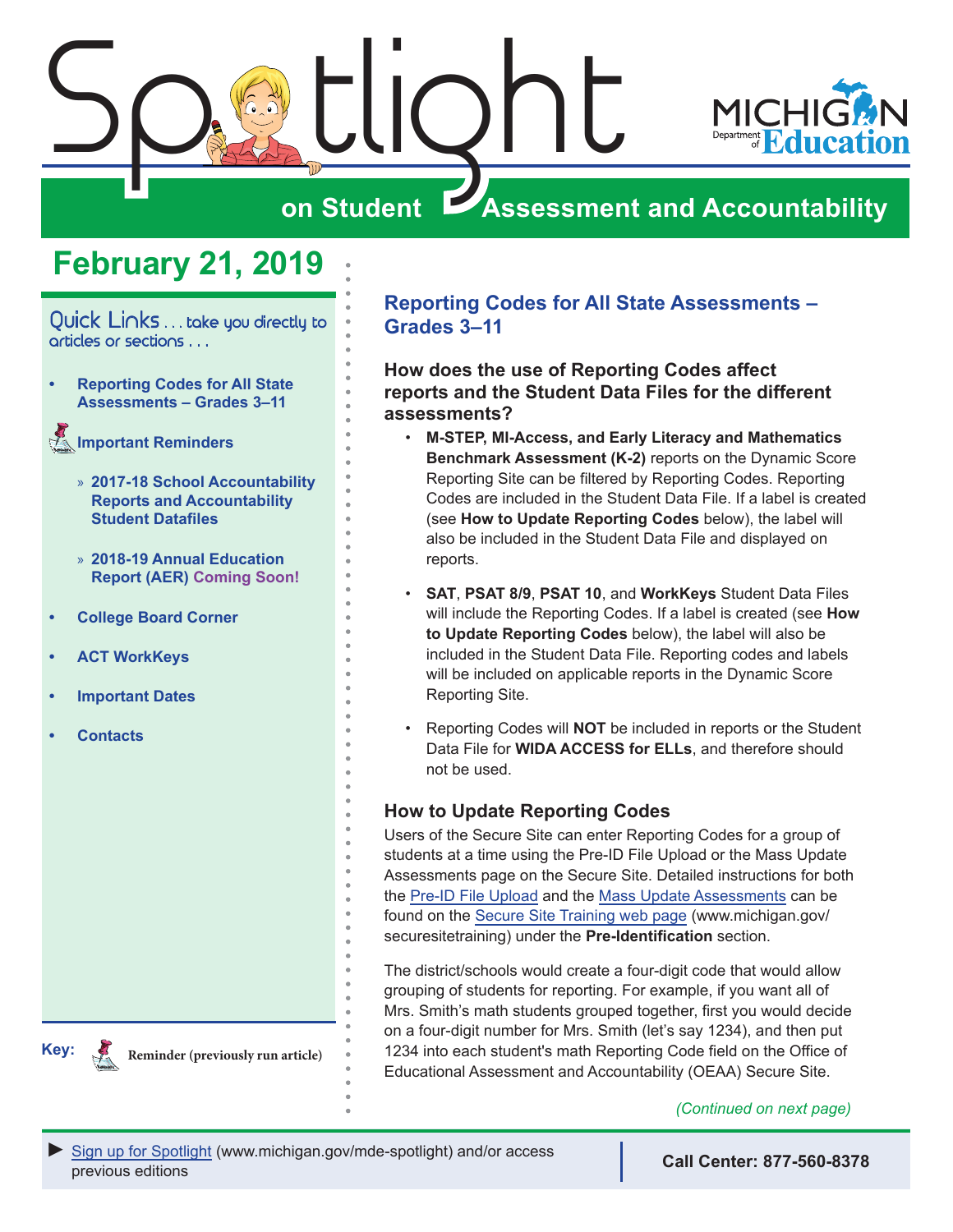You can group the students any way that works for your school and it does not have to be by teacher. This will allow reports to be filtered by assigned codes.

Reporting Codes can be entered on the OEAA Secure Site now and through the Answer Documents Received and Not Tested period, which is usually a few weeks after the end of the testing window.

Reporting Codes are optional and are not used by the OEAA for reporting in any way.

#### **Reporting Code Label**

If your district or school chooses to use Reporting Codes to filter state assessment scores by teacher or groups, you can add a label to the reporting code used. For example, if you assign 1234 as a reporting code for a group of students in math, you can go to the Reporting Code screen on the OEAA Secure Site and create a label. The label could be a teacher's name, such as Nancy Smith, or a group name, such as Advanced Mathematics, etc. You can use alpha or numeric characters or a combination of the two.

The use of reporting codes and labels can be helpful to filter reports by teacher or a group when it is time to distribute student's scores out to various staff members.

Remember, neither the Michigan Department of Education (MDE) nor the OEAA use the reporting codes or labels for anything. This use is optional and up to the district or school whether/how they would like to take advantage of this functionality.

The Reporting Code Label will appear in the data file for all state assessments except WIDA, and will appear on applicable reports for M-STEP, MI-ACCESS, and Early Literacy and Mathematics Benchmark Assessments (K-2), PSAT 8/9 for grade 8, and the SAT with Essay in the Dynamic Score Reporting Site.

For detailed instructions on [Reporting Code Labels](https://www.michigan.gov/documents/mde/Reporting_Codes_Instructions_609853_7.pdf), go to the [Secure Site Training web page](http://www.michigan.gov/securesitetraining) (www.michigan.gov/ securesitetraining) and click on **Reporting Code Labels** under the **Pre-Identification of Students** section.

#### **Research Codes 1 and 2 Available for All State Assessments**

Research Codes are a two-digit field that can be used by the district/school to collect additional information about students for the M-STEP, MI-ACCESS, Early Literacy and Mathematics Benchmark Assessments (K-2), SAT, WorkKeys, PSAT 8/9, and PSAT 10.

There are two separate codes (1 and 2) for each content area the student is taking. You can collect additional information such as which students came from a different school, which students were in Mrs. Smith's math class last year, which students have computers at home, etc. The Research Codes will be included in the Student Data File only and not on the additional score reports.

Be sure to keep a list of the two-digit codes you use on the OEAA Secure Site and the group or question you are associating with that code. There is no process in the OEAA Secure Site to place a label or describe the code you create.

Users of the Secure Site can enter Research 1 and 2 codes for groups of students at a time using the Pre-ID File Upload or the Mass Update Assessments page on the Secure Site. Detailed instructions for both the [Pre-ID File Upload](https://www.michigan.gov/documents/mde/Pre-ID_File_Upload_579415_7.pdf) and the [Mass Update Assessments](https://www.michigan.gov/documents/mde/Mass_Update_Assessments_quick_reference_509761_7.pdf) can be found on the [Secure Site](http://www.michigan.gov/securesitetraining)  [Training web page](http://www.michigan.gov/securesitetraining) (www.michigan.gov/securesitetraining) under the **Pre-Identification** section.

The Research 1 and Research 2 codes can be entered now and through the Answer Documents Received and Not Tested period, which is usually a few weeks after the end of the testing window.

 Research Codes are optional and are not used by the Office of Educational Assessment and Accountability for reporting in any way.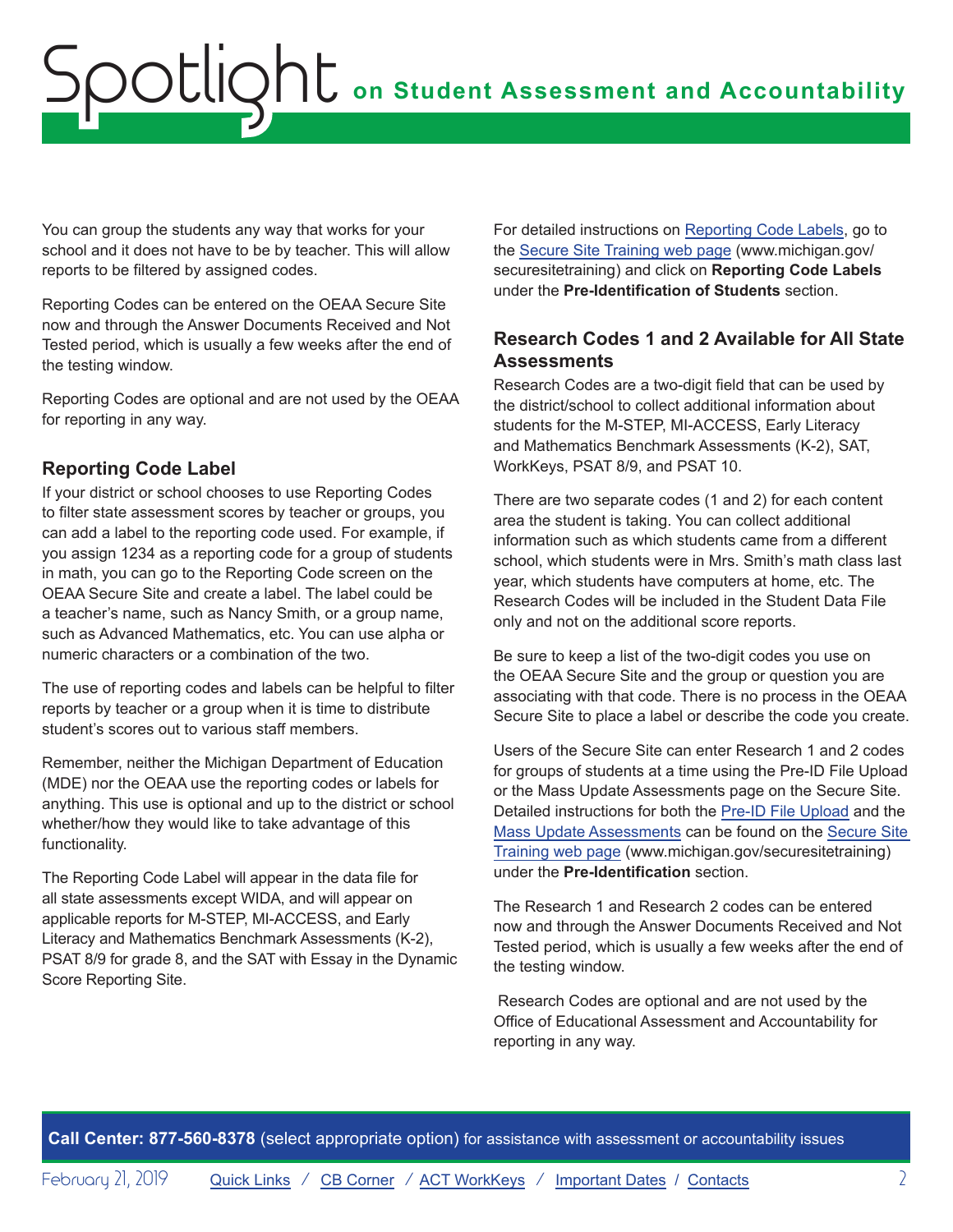# Reminders **Important Reminders**

<span id="page-2-0"></span>Spotlight

### **2017-18 School Accountability Reports and Accountability Student Datafiles**

#### **Now Available for Preview on MI School Data**

Embargoed 2017-18 school accountability reports and accountability student datafiles for the Michigan School Index System are available for preview to authorized users of [MI School Data](http://www.mischooldata.org) (www.mischooldata.org). Schools have been provided a two-week window that closes on **Friday, February 22, 2019 at 5:00 PM** to preview school accountability results and submit perceived issues. Accountability results will be publicly released on MI School Data shortly after the preview window closes. Accountability results are embargoed and not to be shared with unauthorized individuals until results are available publicly on MI School Data.

Authorized users of MI School Data are able to download accountability student datafiles, submit issues, and view aggregate, school-level accountability reports for the 2017-18 Michigan School Index System.

To get started, including instructions on obtaining access to School Index reports in MI School Data, review the [2017-](https://www.michigan.gov/documents/mde/Accountability_Preview_Window_Resource_Toolkit_615468_7.pdf) [18 Resource Toolkit for the Michigan School Index Preview](https://www.michigan.gov/documents/mde/Accountability_Preview_Window_Resource_Toolkit_615468_7.pdf)  [Window](https://www.michigan.gov/documents/mde/Accountability_Preview_Window_Resource_Toolkit_615468_7.pdf) (http://www.mi.gov/documents/mde/Accountability\_ Preview\_Window\_Resource\_Toolkit\_615468\_7.pdf).

Additional supporting materials are described and linked in the toolkit above. These resources are also available on the [Accountability web page](http://www.mi.gov/mde-accountability) (www.mi.gov/mde-accountability) under the **Resources for Educators** section.

## **2018-19 Annual Education Report (AER)**

**Coming Soon!** The Michigan Department of Education (MDE) is finalizing the data and materials for schools to use in publishing their Annual Education Report (AER). It is anticipated that 2017-18 AER data and materials necessary for the creation of 2017-18 AERs will be available in preview for schools later this week or early the next on

[MI School Data](http://www.mischooldata.org) (www.MISchoolData.org). **Please note:** The report information, cover letter templates, and combined report data currently located on the Annual Education Report section at MISchoolData.org have not yet been updated to reflect the materials to be used for the 2018- 19 school year AERs. The MDE will be providing these materials and additional AER information when the AER becomes available in preview.



Click on the icon below to access the **Assessment Coordinator Training Guide** or go to any assessment web page and look for the icon.

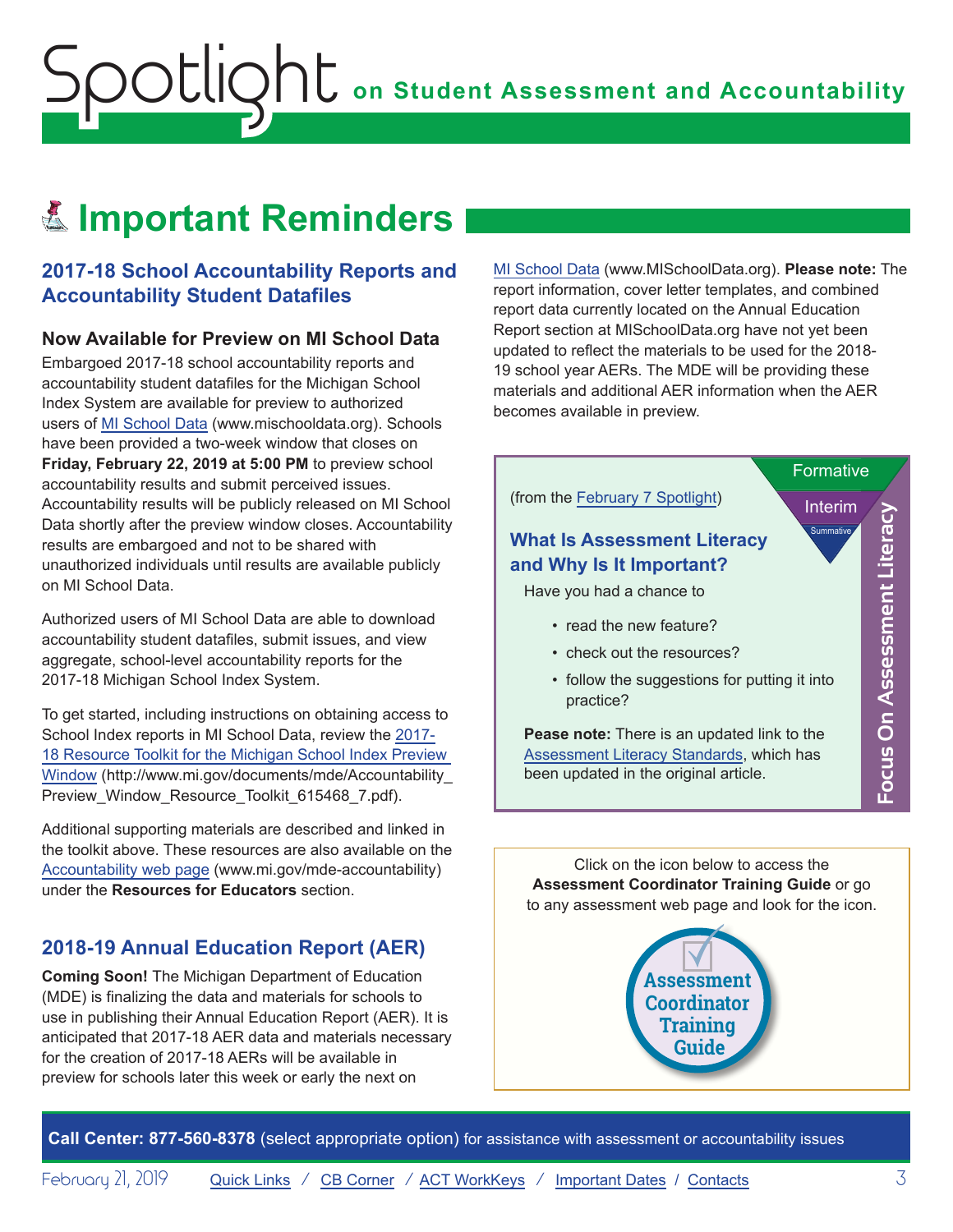## <span id="page-3-1"></span><span id="page-3-0"></span>College Board Corner

 *Information on SAT*™*, PSAT 8/9*™*, and PSAT10*™ *provided by the College Board*

## **Training**

SAT with Essay, PSAT 10, and PSAT 8/9 test coordinators will receive an email next week with a link to access the required training. Coordinators are now required to complete training every year, even if you have completed it in prior years.

The SAT training is divided into 3 modules: one for coordinators, one for proctors, and one for SSD coordinators. The SSD coordinator training module is the same as the coordinator training module. The proctor module is specific to test day activities related to proctor responsibilities. The PSAT training is one module that encompasses information for both PSAT

10 and PSAT 8/9 coordinators. The coordinator is responsible for training other test day staff. The table below describes options to accomplish this.

If you are a coordinator for both SAT and one of the PSAT-related assessments, training for either the SAT or PSAT is required. Completion of the other assessment's training is encouraged.

The online training can also be accessed directly though [www.collegeboard.org/ptat](http://www.collegeboard.org/ptat) if the coordinator does not receive the email. **Note:** The training will not be available until **February 26, 2019** and users will likely receive an error message if they attempt to access the training prior to this date.

| <b>Role</b>                                                    | <b>Training Information</b>                                                                                                                                | <b>How to Access Training</b>                                                                                         |
|----------------------------------------------------------------|------------------------------------------------------------------------------------------------------------------------------------------------------------|-----------------------------------------------------------------------------------------------------------------------|
| <b>SAT Coordinator</b>                                         | Online SAT coordinator training is required<br>every year.                                                                                                 | click on link in training email                                                                                       |
| PSAT 10 or PSAT 8/9<br>Coordinator                             | Online PSAT coordinator training is required<br>every year.                                                                                                | click on link in training email                                                                                       |
| <b>SSD Coordinator</b>                                         | Online SSD coordinator training is optional<br>but highly recommended; must be trained in<br>some way by test coordinator if administering<br>assessments. | coordinator forwards the training email;<br>click on link, then choose training for<br>SSD coordinator                |
| <b>Backup Coordinator</b><br>for SAT, PSAT 10,<br>and PSAT 8/9 | Online SAT and/or PSAT coordinator training is<br>optional but highly recommended; must be trained<br>by the test coordinator in some way.                 | coordinator forwards the training email;<br>click on link, then choose training for test<br>coordinator               |
| <b>Proctors for SAT</b>                                        | Online SAT training module for proctors is optional<br>but highly recommended; must be trained by the<br>test coordinator in some way.                     | coordinator forwards the training email;<br>click on link, then choose training for<br>proctor                        |
| Proctors for PSAT 10<br>and PSAT 8/9                           | Online PSAT training is optional but highly<br>recommended; must be trained by the test<br>coordinator in some way.                                        | coordinator forwards the training email;<br>click on link; there is no specific proctor<br>training for PSAT          |
| <b>Hall/Room Monitors</b><br>for SAT, PSAT 10,<br>and PSAT 8/9 | Must be trained by the coordinator in some way.<br>Online PowerPoint is available.                                                                         | Hall and Room Monitor Training (https://<br>collegereadiness.collegeboard.org/pdf/<br>hall-room-monitor-training.pdf) |

*(Continued on next page)*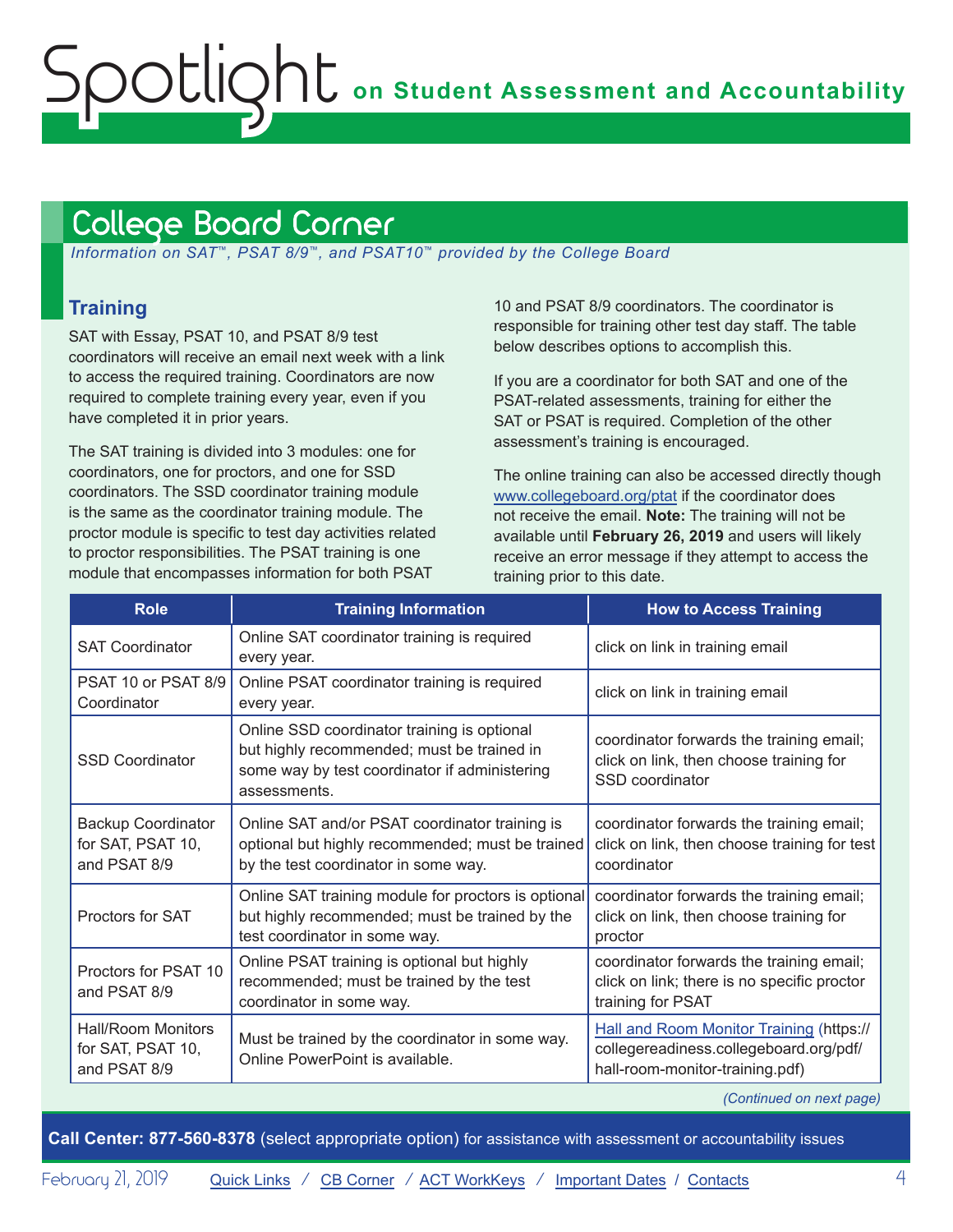### **Translated Test Directions**

The PDFs of translated test directions for use by English Learners (EL) on the SAT with Essay, PSAT 10, and PSAT 8/9 are now available for schools to download and print to provide to students on test day. Printed translated test directions will not be shipped to schools.

**IMPORTANT NOTE:** The translated test directions are not Michigan-specific but will provide all relevant directions for students. The directions are also provided using only the standard script, so test coordinators and proctors should make sure students understand they should pay attention to the timing instructions provided verbally and written on the board.

To access translated test directions, go to:

[SAT](https://collegereadiness.collegeboard.org/sat/k12-educators/sat-school-day/downloads) (https://collegereadiness.collegeboard.org/sat/k12 educators/sat-school-day/downloads)

[PSAT 10](https://collegereadiness.collegeboard.org/psat-nmsqt-psat-10/k12-educators/resource-library) (https://collegereadiness.collegeboard.org/ psat-nmsqt-psat-10/k12-educators/resource-library)

[PSAT 8/9](https://collegereadiness.collegeboard.org/psat-nmsqt-psat-10/k12-educators/resource-library) (https://collegereadiness.collegeboard.org/ psat-8-9/k12-educators/resource-library)

## **Testing Tips Webinar**

A live webinar to assist SAT with Essay, PSAT 10, and PSAT 8/9 coordinators with helpful hints for planning for an effective preadministration session and test day will be held on **March 28, 2019, from 3:00-4:00 PM**. If you cannot attend the live presentation, it will be recorded and available on the [MME web page](www.michigan.gov/mme) (www.michigan. gov/mme) and the [College Board Michigan web page](http://www.collegeboard.org/michigan) (www.collegeboard.org/michigan) at a later date. Click [here to register](http://www.tinyurl.com/2019MITestingTips) (www.tinyurl.com/2019MITestingTips).

### **Coordinator Planning Kits Have Shipped**

Coordinator planning kits are scheduled to arrive this week. The kits contain a sample set of Michigan testing manuals and sample forms for early review by the test coordinator. The full set of testing manuals to support your school will arrive the week of **March 18, 2019**. There is a separate kit for PSAT 8/9, for PSAT 10, and SAT with Essay. If you are a school that is administering PSAT 8/9 to students in both grade 8 and grade 9, you will receive one kit for each grade, although the contents will be the same.

If a school received a kit for an assessment, and you do not plan to test, simply disregard the materials.

## **Coming Soon**

- Mandatory coordinator training will be available the week of **February 25, 2019**.
- Preadministration and test materials arrive the week of **March 18, 2019**.
- Additional material order window opens in the OEAA Secure Site on **March 20, 2019**.

### **Questions about Spring PSAT 8/9, PSAT 10, or SAT?**

- call the Michigan Educator Hotline: 866-870-3127 (select Option 1)
- email [michiganadministratorsupport@](mailto:michiganadministratorsupport%40collegeboard.org?subject=) [collegeboard.org](mailto:michiganadministratorsupport%40collegeboard.org?subject=)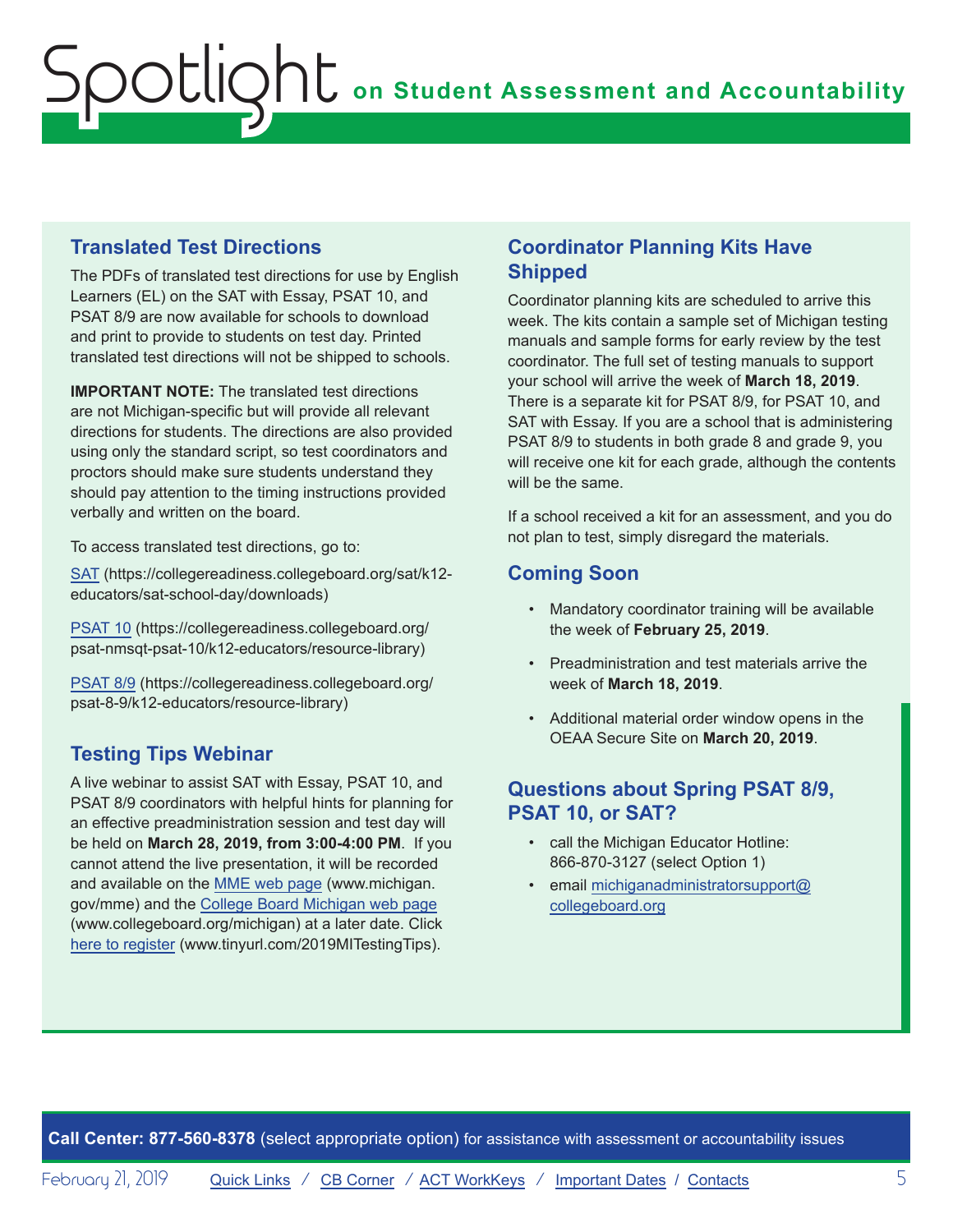<span id="page-5-0"></span>

Information on ACT WorkKeys<sup>®</sup> provided by the ACT<sup>®</sup>.

### **Test Materials Shipments**

Non-secure and initial secure materials are combined into one shipment for the Spring 2019 administration. These materials, as well as any accommodated materials, are being shipped from ACT for distribution to schools either the week of **March 11, 2019** or **March 18, 2019**, as selected by the school on the Manage Participation screen in PearsonAccess<sup>next</sup>.

Test materials will be sent to the WorkKeys Coordinator mailing address (not the building address) as listed in the [Educational Entity Master \(EEM\)](www.michigan.gov/EEM) (www.michigan. gov/eem) as of February 13, 2019.

FedEx tracking information will be available beginning **March 11, 2019** on the **Material Order Summary Report** page on the OEAA Secure Site. You can access the Material Order Summary Report under the Assessment Registration menu and then the sub-menu of Material Orders.

The quantities of standard time ACT WorkKeys materials are based on your school's Pre-ID student counts pulled from the OEAA Secure Site as of 5:00 PM on February 13, 2019, minus the accommodations counts entered on the Initial Material Order page.

To be sure your school has a sufficient supply of test materials for the April 10, 2019 test administration, check the materials within 24 hours of receipt using the guidelines found in the [ACT Test Coordinator Information](https://www.act.org/content/dam/act/secured/documents/pdfs/state-district-test-coordinator-paper-test.pdf)  [Manual](https://www.act.org/content/dam/act/secured/documents/pdfs/state-district-test-coordinator-paper-test.pdf) (https://www.act.org/content/dam/act/secured/ documents/pdfs/state-district-test-coordinator-papertest.pdf). This manual is posted on the [ACT state testing](http://www.act.org/stateanddistrict/michigan)  [website](http://www.act.org/stateanddistrict/michigan) (http://www.act.org/stateanddistrict/michigan) on the **WorkKeys on Paper** page in the **Administration**  stage.

If after checking in your test materials you find the number of examinees scheduled to test on the initial test day exceeds the number of test materials received, you will need to order additional ACT WorkKeys materials through the [OEAA Secure Site](http://www.michigan.gov/oeaa-secure) (www. michigan.gov/ oeaa-secure) beginning **Wednesday, March 20, 2019** through the following **Wednesday, March 28, 2019 at 5:00 PM ET**.

Instructions for the Additional Material Order function can be found on the [Secure Site Training web page](http://www.michigan.gov/securesitetraining) (www.michigan.gov/securesitetraining).

For all upcoming events and deadlines, be sure to reference the following documents:

- [ACT WorkKeys Schedule of Events](http://www.act.org/content/dam/act/unsecured/documents/ScheduleofEventsWorkKeys-MI.pdf), posted on the [ACT state testing website](http://www.act.org/stateanddistrict/michigan) (http://www.act.org/ stateanddistrict/michigan) on the **WorkKeys on Paper** page.
- [MME and PSAT List of Important Dates](https://www.michigan.gov/documents/mde/MME_List_of_Important_Dates_634790_7.pdf), found on the [MME web page](www.michigan.gov/mme) (www.michigan.gov/mme) under **General information**.

## **Contacting ACT**

If you have questions, you may:

- 1. contact ACT via the [Contact Us web page](http://www.act.org/aap/state/contact.html) ([www.act.org/aap/state/contact.html\)](www.act.org/aap/state/contact.html)
- 2. call ACT at 800-553-6244, 9:30 AM 6:00 PM ET
	- standard time: ext. 2800
	- accommodations: ext. 1788
- 3. email accommodations questions to [ACTStateAccoms@act.org](mailto:ACTStateAccoms%40act.org?subject=)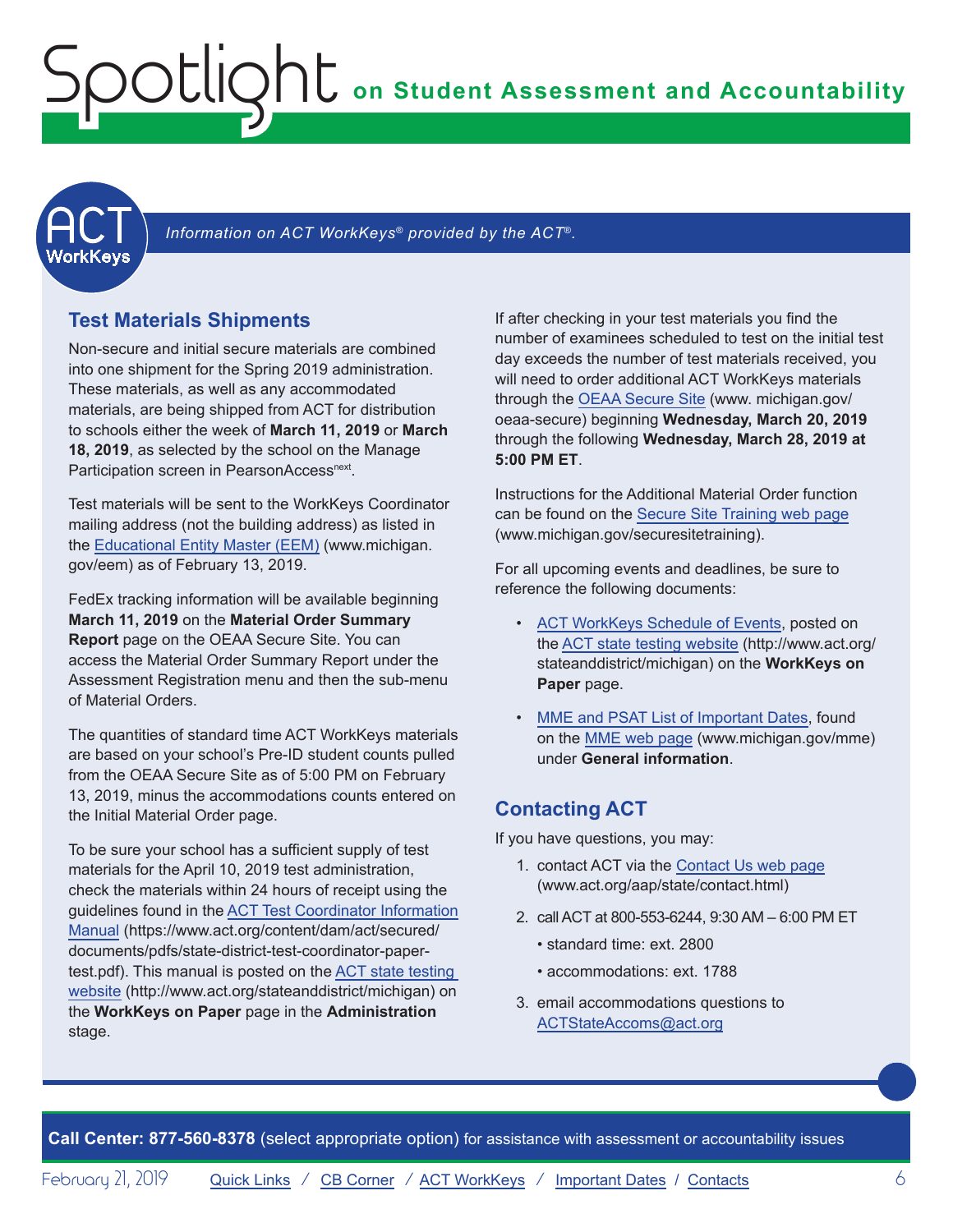# <span id="page-6-1"></span><span id="page-6-0"></span>**Important Dates**

## **Approaching Deadlines!**

#### **February 25, 2019:**

• Online Test Sessions in the OEAA Secure Site for **M-STEP, MI-Access** and **Spring Early Literacy and Mathematics Benchmark Assessments CLOSES**

## **Coming Next Week . . .**

#### **February 26, 2019:**

• Mandatory coordinator training is available for **SAT with Essay**, **PSAT 10**, and **PSAT 8/9**

## **February**

## **Early Literacy and Mathematics, M-STEP, and MI-Access**

#### **Now – March 7, 2019:**

• Alternate INSIGHT Availability requests for schools with regular instructional hours after 4:00 PM that plan to schedule **M-STEP** or **MI-Access** test sessions to extend beyond 4:00 PM. [Submit request](https://baameap.wufoo.com/forms/alternate-insight-availability-request-zsjan7c1lla3h2/) (https://baameap.wufoo.com/forms/alternate-insightavailability-request-zsjan7c1lla3h2/).

#### **Now – May 24, 2019:**

• Off-Site Test Administration request window for individual students, such as homebound or students expelled with services, for **M-STEP, MI-Access,**  and **Early Literacy and Mathematics Benchmark Assessments**

## **WIDA**

#### **Now – March 22, 2019:**

• Off-Site Test Administration request window for individual students, such as homebound or students expelled with services, for **WIDA**

#### **Now – March 22, 2019:**

• Window for Test Setup in **WIDA AMS**

## **ACT WorkKeys**

#### **Now – April 19, 2019:**

• Off-Site Test Administration request window for individual students, such as homebound or students expelled with services, for **ACT WorkKeys**

### **WIDA**

#### **Now – March 22, 2019:**

• **WIDA ACCESS for ELLs** and **WIDA Alternate ACCESS for ELLs** Test Administration Window

## **March 2019**

## **M-STEP, MI-Access, and Early Literacy and Mathematics**

#### **March 5, 2019 from 10:00–11:00 AM**

- **M-STEP** District and Building Coordinator Training for Online Testing Webinar: Click to Join (presentations will be available prior to training)
- Meeting number: 283 759 317
- Meeting password: Spring2019

#### *(Continued on next page)*

**Call Center: 877-560-8378** (select appropriate option) for assistance with assessment or accountability issues

February 21, 2019 **[Quick Links](#page-0-0) / [CB Corner](#page-3-1) / [ACT WorkKeys](#page-5-0) / [Important Dates](#page-6-1) / [Contacts](#page-8-1)** 7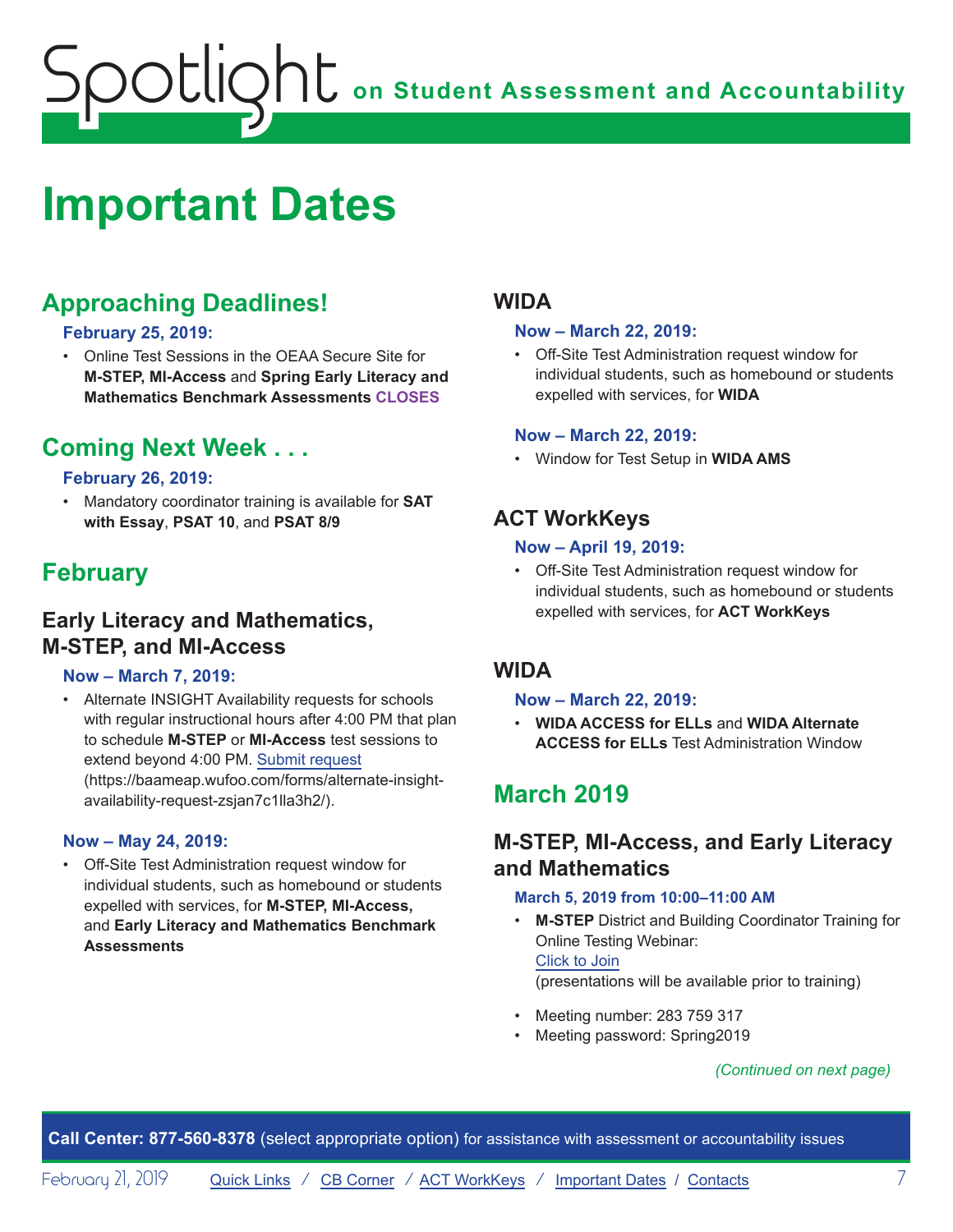#### **March 6, 2019 from 10:00–11:00 AM**

- **MI-Access** District and Building Coordinator Training for Online Testing Webinar: Click to Join (presentations will be available prior to training)
- Meeting number: 288 641 391
- Meeting password: Spring2019

#### **March 7, 2019 from 10:00–11:00 AM**

- **Early Literacy and Mathematics** District and Building Coordinator Training for Online Testing Webinar: Click to Join (presentations will be available prior to training)
- Meeting number: 286 482 841
- Meeting password: Spring2019

## **SAT and PSAT**

#### **March 20, 2019 – March 28, 2019**

• Additional material order window in the OEAA Secure Site for **SAT with Essay**, **PSAT 10**, and **PSAT 8/9** standard test books, answer sheets, and manuals.

## **ACT WorkKeys**

#### **Tuesday, March 19, 2019, 3:30–4:30 PM:**

• **ACT WorkKeys Q&A Webinar #2 –** Register here (https://event.on24.com/wcc/r/1865113/9AB75EE59E 7C30D14F6B8B094D9374CF)